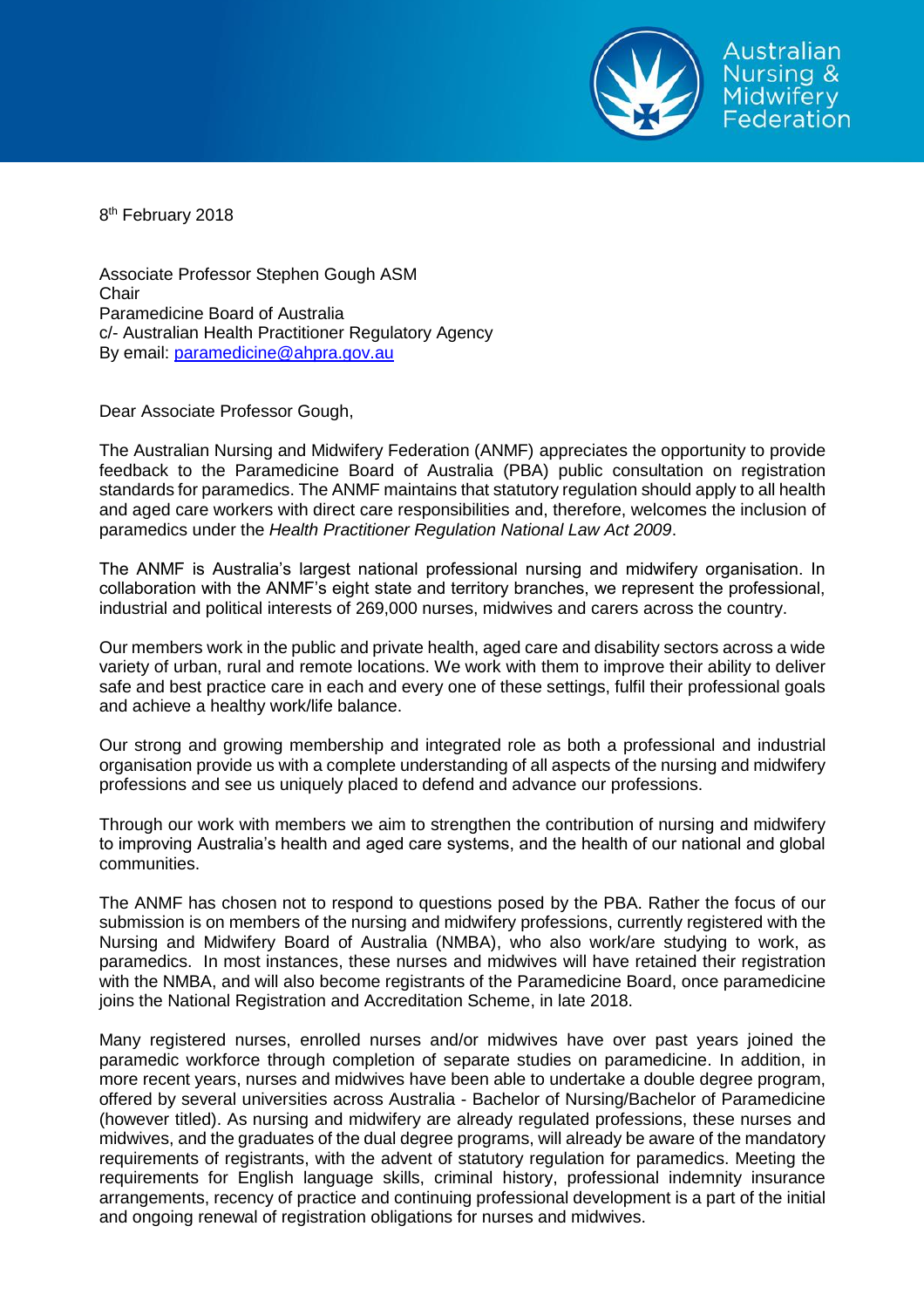

The ANMF has reviewed the proposed registration standards for the paramedicine profession and note that these mostly mirror the mandatory registration standards for the nursing and midwifery professions. The adoption of these registration standards by the Paramedicine Board should not, in principle, prove a difficulty for nurses and midwives who are also paramedics. However, some issues have been raised by our nursing and midwifery members who also practice paramedicine, which have not been problematic until now, but which now require clarification and/or action, leading up to statutory regulation of paramedics. These issues are flagged below, as well as concerns raised by our members through experiences with application of the registration standards, for the benefit of the PBA.

We are aware that the Queensland Nurses and Midwives Union (QNMU), the Queensland Branch of the ANMF, has also made submission to this consultation process, and support their feedback.

# *Registration standard: English language skills*

- Under initial registration options (p.6 of 17): the word 'continuous' should be removed from option 3, as it relates to '… at least six years (full-time equivalent) … education…'. The ANMF has significant concerns with the definition of six years (full time equivalent) continuous education. The definition provided is inflexible and does not accommodate any unexpected changes that may occur in a student's life such as personal illness, illness of a family member or significant life events, requiring additional periods of leave. The current definition does not even enable a student to be unwell for a period of two weeks as it states that the student needs to have continuous education over a period of six consecutive calendar years without a break from study apart from the education institution scheduled holidays. We consider this is unreasonable and unachievable. The word 'continuous' therefore needs to be removed and the definition of six years (full time equivalent) education amended to enable more flexibility for short term unavoidable illness or life events. In addition, a statement about the process for special consideration for exceptional individual circumstance requiring a break in study, should be included in the standard.
- Under Test results (p.8 of 17): there is a point of difference from the nursing and midwifery registration standard on the obtaining of test results, point 1.3 (p.8 of 17) '…which commenced within 12 months of the **date of the test** …' whereas the NMBA standard allows '…which commenced within 12 months of the **date of the test result** …'. This subtle difference could in fact be a significant difference for the person undergoing the test if the two dates are wide apart.
- Review date disparities: At the start of the standard the review date is 'limited time of three years…', then at end of the document it states the standard '..will be reviewed at least every five years. The statement at the beginning should be repeated and then add, 'subsequently every five years'.

# *Registration standard: Criminal history*

ANMF members have experienced decisions made by state/territory AHPRA offices differing from those implied in the national registration standard. In some instances this has frustratingly been due to varying interpretations of the national standards. However, it has also arisen from differing state/territory legislation on criminal offences, which can impact on implementation of the national criminal registration standard applied by the Board. One example of this is that in Tasmania nurses and midwives have been considered as having a criminal history if they had a parking or speeding fine and had admitted to this offence by paying the fine. In all other states and territories minor traffic infringements are generally those offences which do not carry a penalty of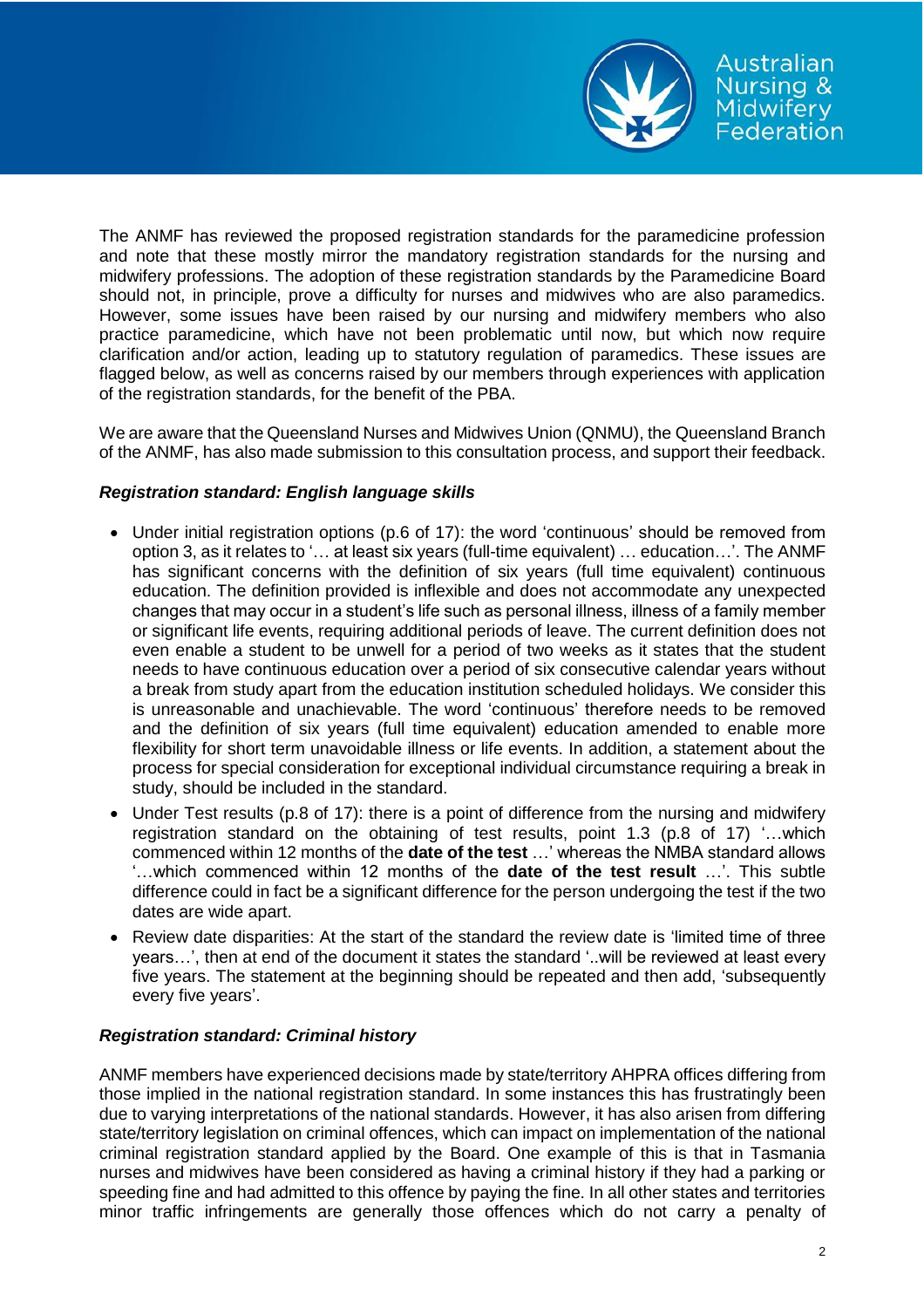

imprisonment or there is no court appearance and no conviction recorded, and therefore, are not considered to be part of a criminal history.

## *Registration standard: Professional indemnity insurance arrangements*

In each state and territory ANMF Branches provide Professional Indemnity Insurance (PII) for their members, which gives coverage exclusively for nursing and midwifery practice. As nursing/midwifery and paramedicine are distinct fields of practice, any nurse/midwife who is also a paramedic would need to hold separate PII cover for their work in paramedicine.

# *Registration standard: Continuing professional development*

- In the *Registration standard: Continuing professional development* for nurses and midwives the statement is made that 'the standard applies to enrolled nurses, registered nurses and midwives who are on leave from work, for example, maternity leave'. This is particularly relevant as these are predominantly female professions. Given there are female paramedics, some of whom are also nurses and midwives, the ANMF considers it appropriate the CPD standard for paramedicine also gives specific acknowledgement to this type of leave. At present this would appear to only be covered by the words 'exceptional circumstances' and we do not agree that maternity leave should be categorised as an 'exceptional circumstance'. Female paramedics need to be aware that they must maintain their CPD while on maternity leave. Likewise other types of lengthy leave, such as extended sick leave or long service leave, should be mentioned in the standard, or at the very least, in the accompanying guidelines document.
- While some CPD activities may be relevant to both nursing/midwifery and paramedicine registrations, these are separate professions. Paramedics who are also registered nurses, enrolled nurses or midwives, will need to complete CPD requirements for both registrations. Acknowledgement of this should be included in the Registration Standard for paramedics, as it is for nursing and midwifery (which are also separate professions).
- Also, the NMBA *Registration Standard: Continuing Professional Development* (p.3), in reference to registrants who are both nurses and midwives, states "if your CPD activities are relevant to both the nursing profession and the midwifery profession, you may count those activities for both nursing and midwifery CPD." Similar wording could be used in the paramedicine Registration Standard where the person is a registrant of the PBA and the NMBA.

# *Registration standard: Recency of practice*

- On regulation of paramedicine, this standard is the one which has the most potential to cause difficulties for nurses and midwives who retain their NMBA registration and who also practice as a paramedic. We request that acknowledgement be made in the Frequently Asked Questions (FAQs) regarding recognition of nursing and midwifery practice and/or paramedicine practice hours as evidence of meeting the requirements for recency of practice.
- Some of our members with dual registration of nursing and midwifery have experienced difficulty demonstrating recency of practice in both professions, although this perhaps has not related to the registration standard per se, but rather interpretation of the standard, by state/territory AHPRA office personnel. We cite the following example from one of our members to highlight recency of practice difficulties for dual registrants practicing across health professions: